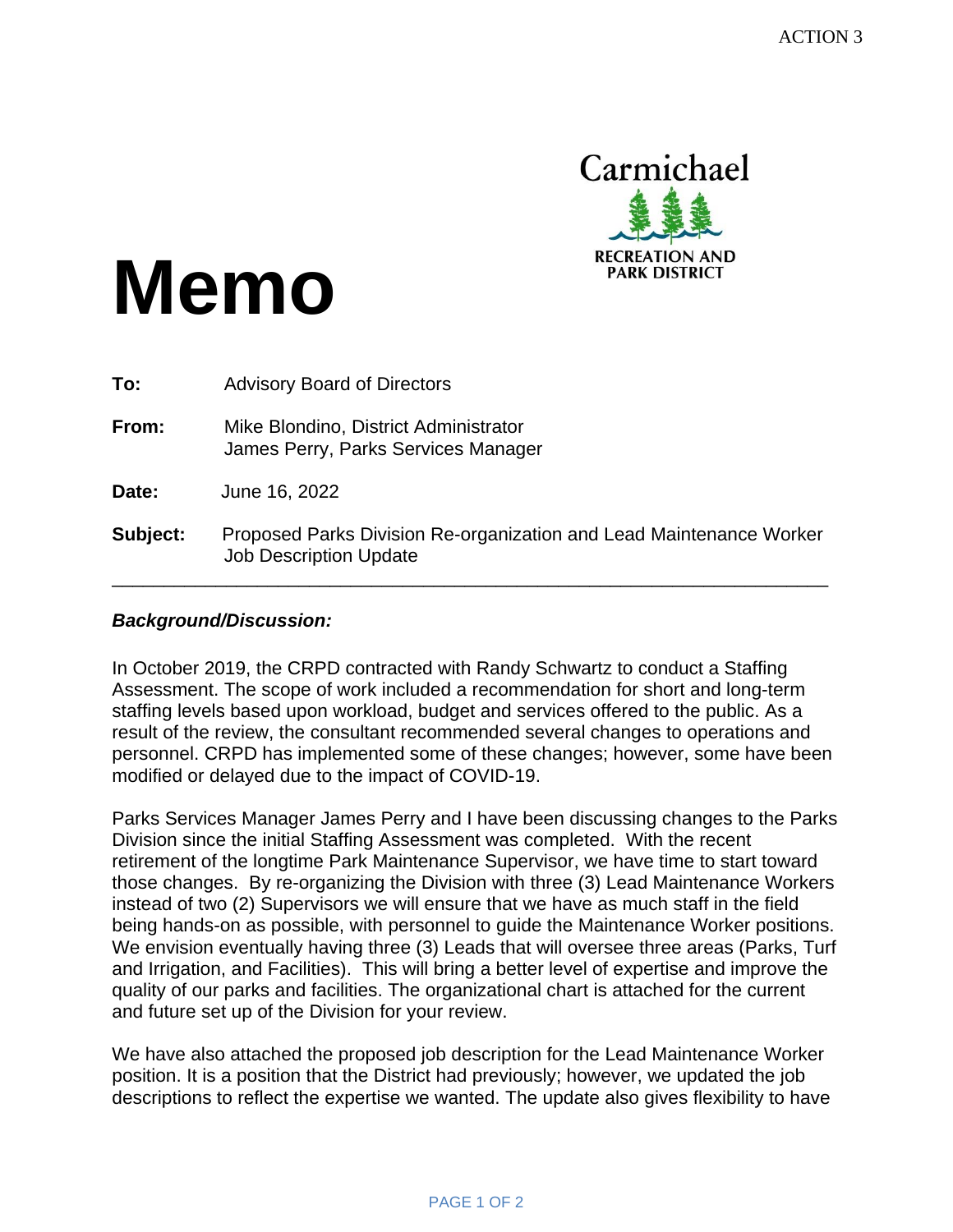staff move to other disciplines as they gain knowledge through training. The job description has been reviewed and approved as to form by County Personnel Management. Their review and approval were required by the Sacramento County Board of Supervisors' governing resolution prior to your approval.

Staff met with the Personnel Committee on June 2<sup>nd</sup> to review and discuss both the current and proposed job title and descriptions, along with a plan to re-organize the Parks Division. The Committee supported this direction for the District.

# *Budget/Fiscal Impact*:

The FY2022-23 Adopted Budget proposal which includes will include one of the Lead Maintenance Worker positions, replacing the Park Maintenance Supervisor. The full financial impact is not known at this time due to the compensation study that is taking place. As we increase revenue after the pandemic, the plan is to hire two more Lead Maintenance Workers in future budget years.

# *RECOMMENDATION:*

The Personnel Committee and Staff recommend approval of the re-organization of the Parks Division and the updated Lead Maintenance Worker job description.

Attachment: Parks Maintenance Division Organizational chart Job Description – Lead Maintenance Worker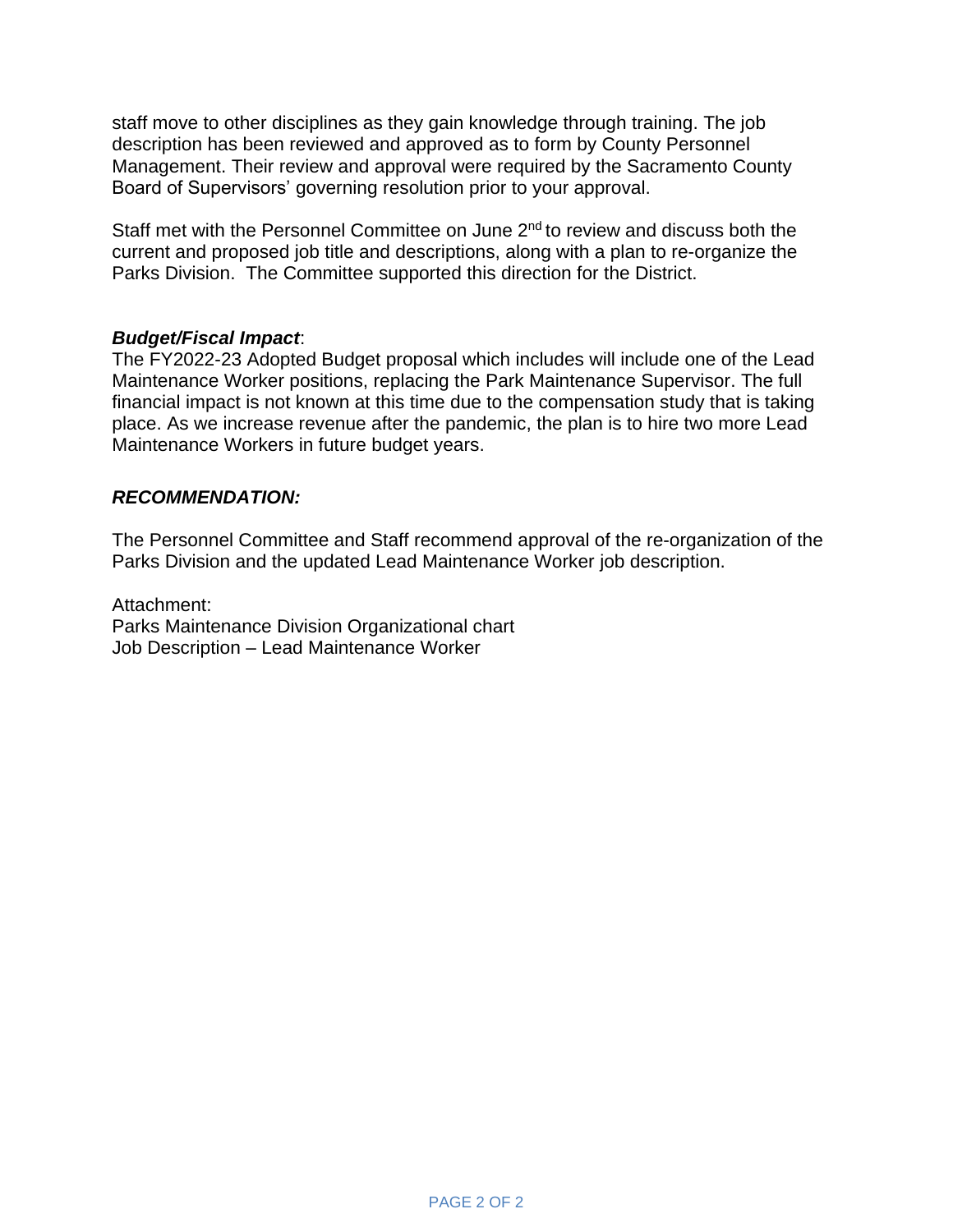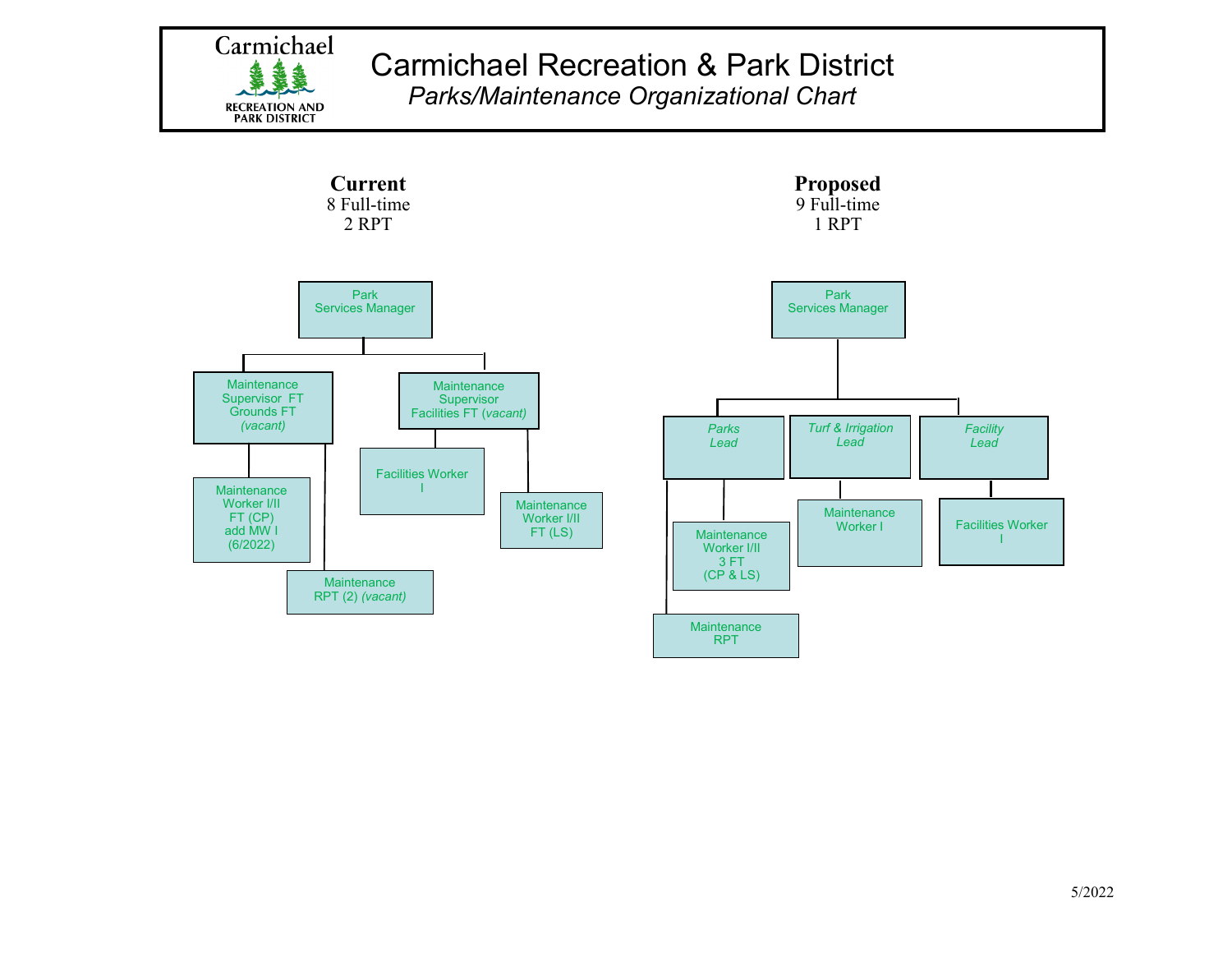# **LEAD MAINTENANCE WORKER (Parks Lead, Turf and Irrigation Lead, and Facility Lead)**

# **DEFINITION**

Under general guidance, supervises, leads, plans, schedules, and oversees the work of staff engaged in a variety of duties related to the construction, maintenance, and repair of parks, recreation and playgrounds, and facilities while performing the same and/or more difficult duties as assigned staff; ensures completion of tasks in accordance with established policies and procedures; communicates policies, procedures and job expectations; provides training to staff; and performs related work as required.

# **DISTINGUISHING CHARACTERISTICS**

This class is the advanced journey level in the Maintenance Worker series. Incumbents in this class are responsible for performing the most difficult, complex, and/or sensitive assignments related to the construction, maintenance, and repair of parks, recreation and playgrounds, and facilities. In addition, positions in this class supervise and provide technical assistance and training to, and guide, check, assign, and correct the work of assigned staff.

This class is distinguished from other classes within the series by the level of responsibility assumed; complexity of duties assigned, independence of action taken, amount of time spent performing the duties, nature of the public contact made, and by the coordination of Park Services Division support functions. This class is further distinguished by the responsibility to oversee and lead assigned staff, which includes but is not limited to, planning, scheduling, and ensuring the effective completion of the daily work for a specified group of employees.

# **SUPERVISION RECEIVED AND EXCERCISED**

Receives direction from the Parks Services Manager.

Exercises technical and functional supervision over assigned parks and/or facility maintenance staff.

# **ESSENTIAL DUTIES**

Duties may include, but are not limited to, the following:

- Plans, prioritizes, leads, reviews, and participates in the work of staff involved in a variety of duties in the construction, maintenance, and repair of park and recreation grounds and facilities.
- Schedules, distributes, and assigns work to employees; monitors work for progress and quality; ensures work is completed in a timely and efficient manner; reviews work.
- Provides training and mentoring to staff in accordance with established policies and procedures.
- Assists, guides, and instructs group members in the performance of their duties; provides technical direction and problem solving in response to staff work questions and problems.
- Operates, and trains personnel in the safe and proper operation of, a wide variety of tools and equipment used in the parks and facilities maintenance.
- Recommends improvements and modifications to work processes, adapts work procedures to meet changing needs, and resolves less complex work problems.
- Resolves informal employee complaints, evaluates employee performance and addresses conduct problems.
- Responds to and coordinates resolution of routine customer inquiries and complaints.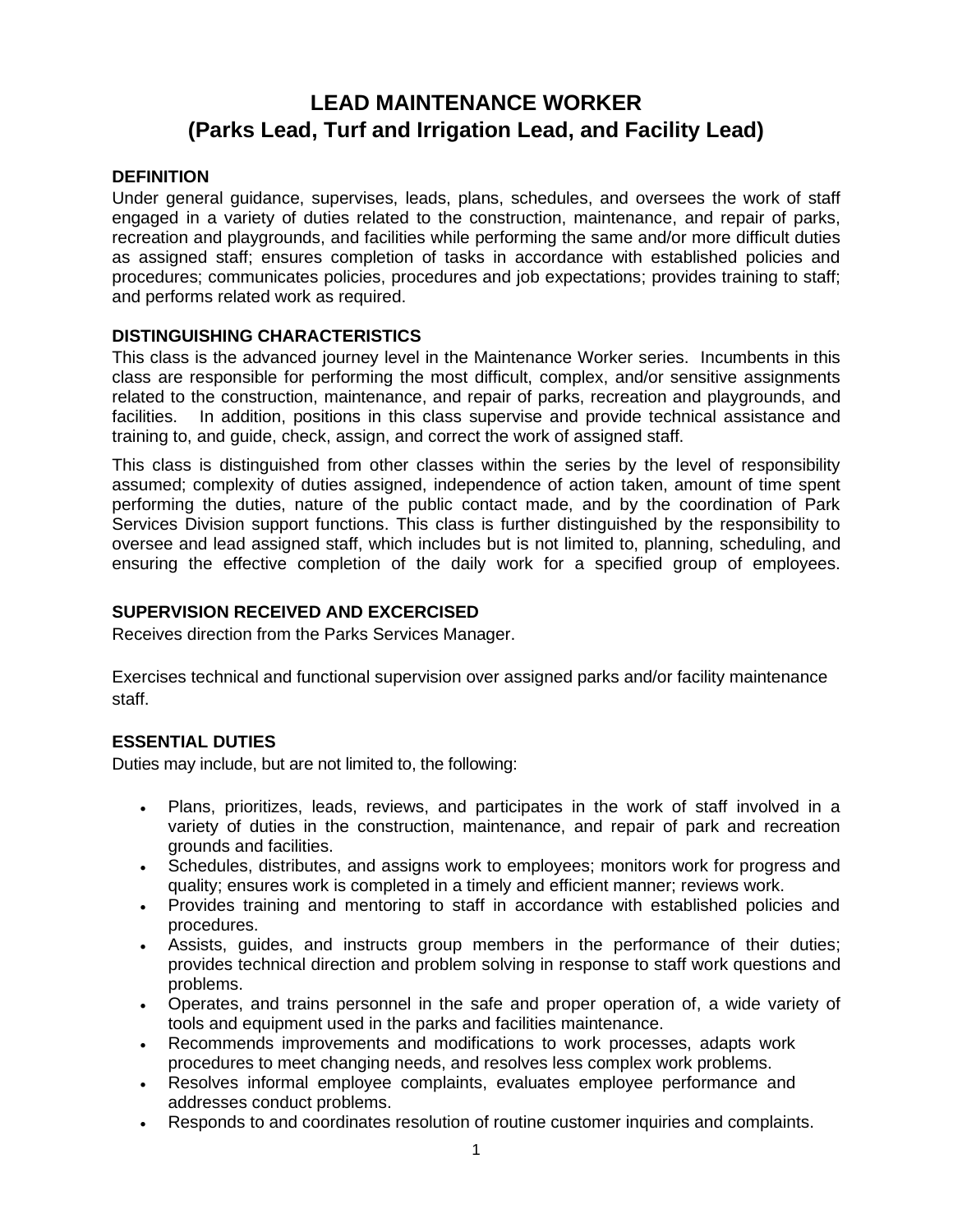- Oversees contract services, authorize work and associated payments within the scope of authority; approves minor change orders to ensure quality of work within scheduling or budget constraints.
- Performs the most difficult and complex work in the installation, repair, and maintenance of parks/recreation and facilities Insert class-specific duties here – should be examples of those that are most difficult, complex and/or sensitive.
- Assesses materials and labor needed to accomplish assigned jobs and estimate associated costs; ensures availability of supplies, materials, and equipment needed; purchases supplies and materials, as necessary.
- Uses a personal computer, or other handheld communication devise to enter and retrieve information related to work assignments, other recordkeeping, and electronic communications.
- Utilizes computerized work systems in accordance with workflow processes.
- Builds and maintains positive and effective working relationships with co-workers, other District employees, contractors and the public using principles of good customer service.
- Performs related duties as assigned.

Park Maintenance and Irrigation and Field Assignments:

• Operates and maintains park/landscaping maintenance equipment such as dump trucks, backhoes, riding mowers, front loaders and also power tools such as push mowers, edgers, and blowers.

Facilities Assignments:

- Coordinates facility maintenance and support functions
- Coordinates and/or oversees a variety of projects and programs related to the maintenance and construction of landscaped areas and facilities

### **EMPLOYMENT STANDARDS**

### **Knowledge Of:**

All positions:

- Materials, methods, tools, practices, and equipment related to the maintenance of parks/recreation and facilities
- Basic safety practices related to the use of materials and equipment used in the course of park and facilities maintenance
- Basic principles of building and facilities maintenance and repair
- Estimation of cost and materials for landscaping, construction, and maintenance projects
- Principles and practices of supervision, leadership, mentoring, and training
- Applicable federal, state, and local laws, codes, and regulations
- Operational characteristics, services, and activities of parks and facilities maintenance
- Office procedures, methods, and equipment including computers and applicable software applications such as word processing, spreadsheets, databases, and other specialized applications related to area of assignment
- English usage, spelling, grammar, and punctuation

Parks Maintenance Assignments:

- Principles and techniques used in the maintenance and repair of landscaping and turf
- Operation and maintenance of equipment used in parks and landscaping maintenance, including commercial mowers
- Uses, handling, and storage of pesticides and herbicides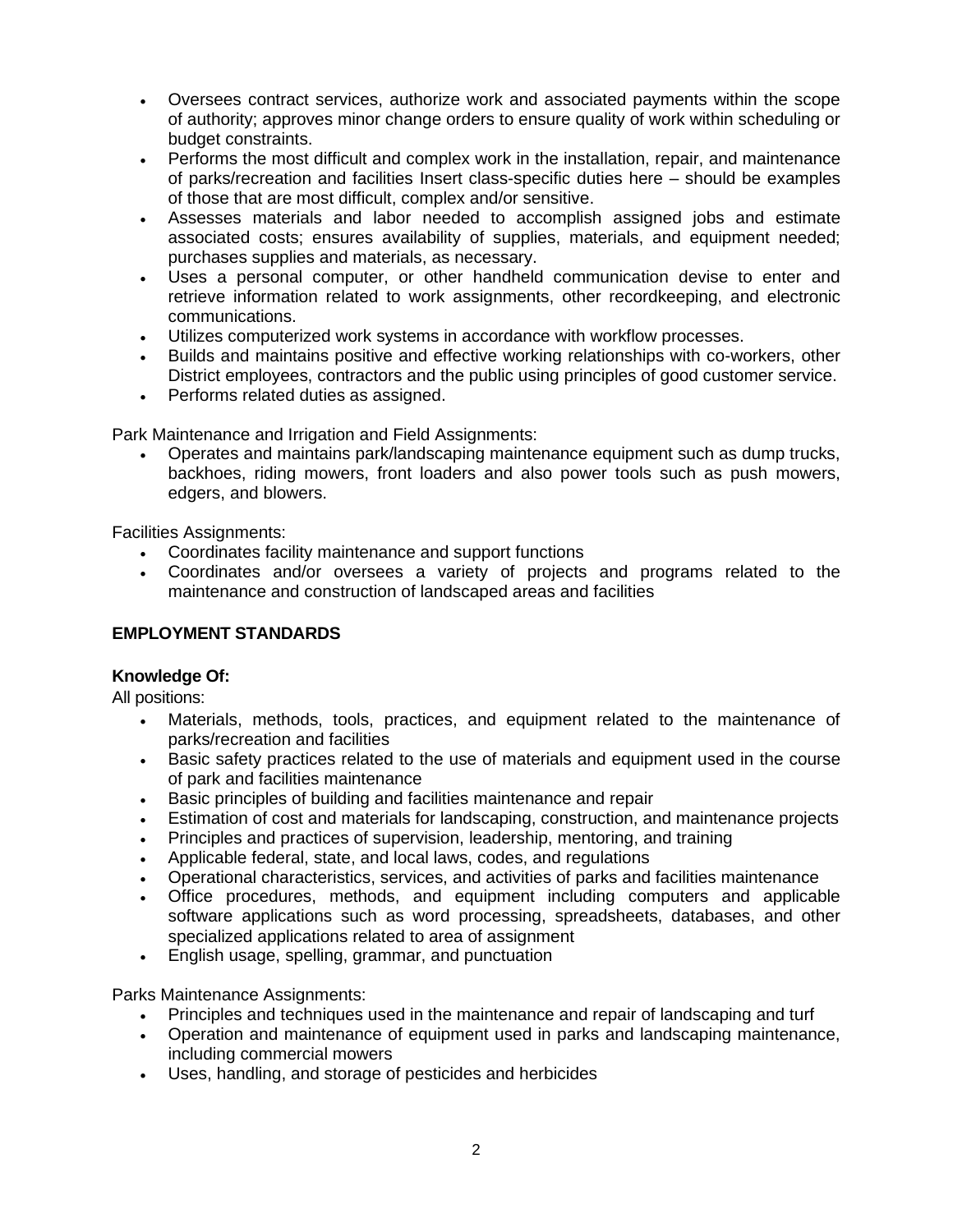Irrigation and Fields Assignments:

- Principles and techniques of irrigation and field maintenance
- Operation and maintenance of equipment and tools used in irrigation and field maintenance
- Safe and effective use of materials used in irrigation and field maintenance

Facilities Assignments:

- Principles and techniques used in the maintenance and construction of facilities
- Materials and equipment used in the maintenance and construction of facilities

# **Ability To:**

All Positions:

- Supervise, lead, and train parks and facilities maintenance staff
- Plan, coordinate, assign, and review the work of staff
- Provide work direction and instruction
- Research and evaluate work problems, and recommend solutions
- Safely operate and effectively maintain maintenance equipment and tools
- Analyze and resolve equipment problems; keep inventory and location of equipment and tools
- Understand and apply parks/recreation guidelines, policies, and practices related to gardening, turf management, landscaping, and facility maintenance
- Understand and enforce safety rules; identify safety hazards
- Prioritize, plan, and complete complex work projects related to parks and facilities; interpret work orders
- Oversee the work of contractors; provide for the correction of park and facility maintenance problems
- Prepare and develop cost estimates related to work orders and various projects
- Keep accurate and orderly records in accordance with established work processes and policies and prepare reports
- Interpret and summarize a variety of data and information
- Read, interpret, and apply information from blueprints or drawings related to construction documents; prepare work plans
- Develop and maintain cooperative, effective working relationships with others
- Communicate clearly and concisely, both verbally and in writing
- Interpret and apply applicable federal, state, and local laws, codes, and regulations
- Apply customer service skills, including the identification of customer needs and follow up to ensure customer commitments have been met
- Read, write, and speak English at a level necessary for satisfactory job performance

### **Minimum Qualifications:**

Any combination of experience and training that would provide the required knowledge and abilities is qualifying. A typical way to obtain the knowledge and abilities would be:

Three years of full time paid experience in park operations and/or facility maintenance

#### **AND**

Equivalent to completion of the twelfth grade supplemented by specialized training or college-level course work in horticulture, landscape architecture, facilities or related field. Training in turf care, irrigation, playground safety, or construction is highly desirable.